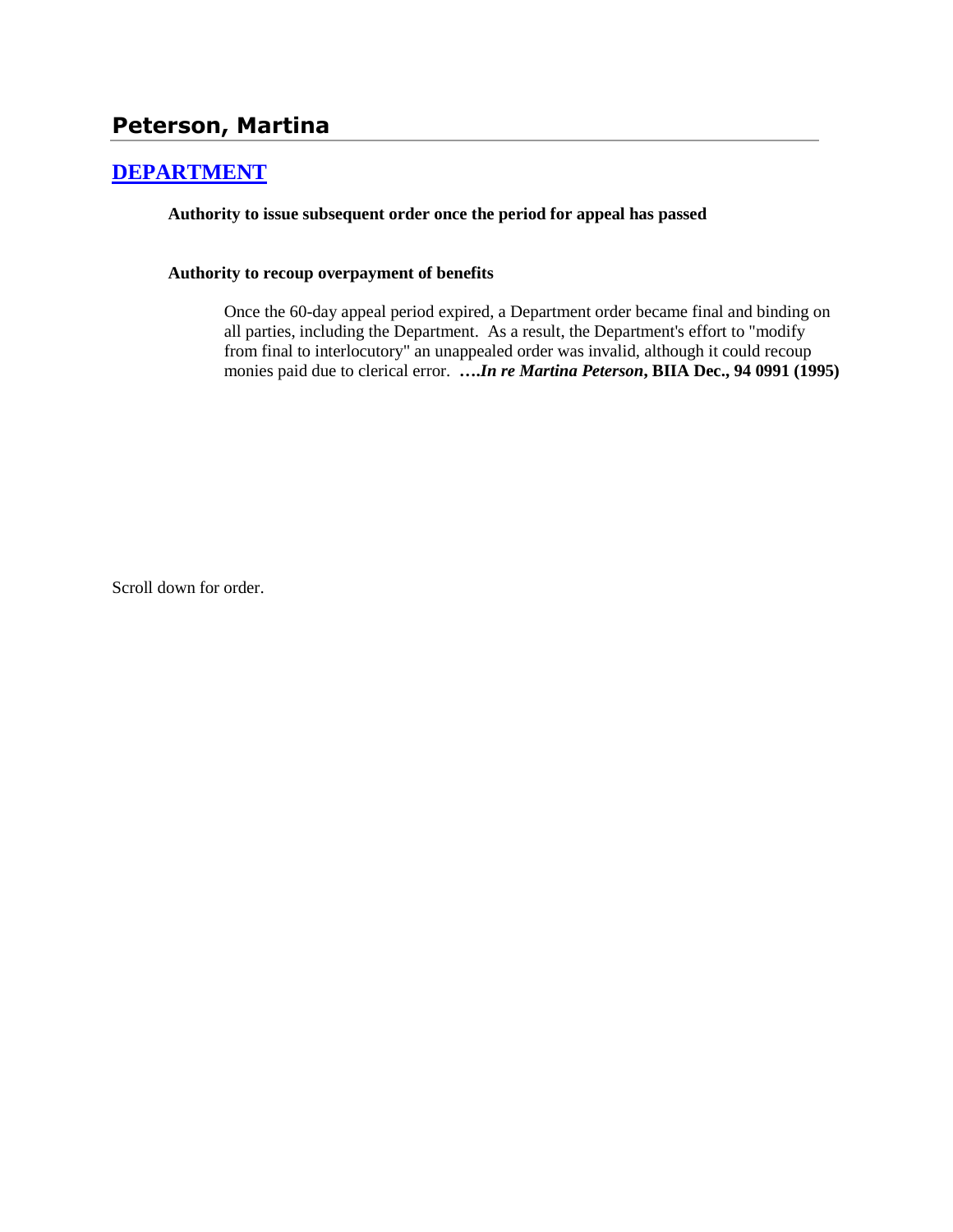## **BEFORE THE BOARD OF INDUSTRIAL INSURANCE APPEALS**

#### **STATE OF WASHINGTON**

## 2 **IN RE: MARTINA PETERSON ) DOCKET NO. 94 0991**

4 **CLAIM NO. K-293529 ) DECISION AND ORDER**

5 **)**

7 APPEARANCES:

9 Claimant, Martina Peterson, 10 Pro Se 12 Employer, Lake Vue Gardens, Inc., 13 None 15 Department of Labor and Industries, by 16 The Attorney General, per 17 | Amanda J. Goss, Assistant

18 This is an appeal filed by the claimant, Martina Peterson, on 19 February 15, 1994, from an order of the Department of Labor and 20 | Industries dated January 12, 1994. The order of January 12, 1994, took 21 | three actions. First, the closing order of November 4, 1993, was 22 modified from a final to an interlocutory order. Second, the 23 Department acknowledged receipt of a lien from the Office of Support 24 Enforcement against the claimant's benefits and ordered the claimant to 25 | repay \$510.00. Third, the Department closed the claim with no 26 additional award for permanent partial disability. **REVERSED AND**  27 **REMANDED.**

#### 28 **PROCEDURAL MATTERS**

29 Pursuant to RCW 51.52.104 and RCW 51.52.106, this matter is before the Board for review and decision on a timely Petition for Review filed by the Department of Labor and Industries to a Proposed Decision and 32 Order issued on December 13, 1994, in which the order of the Department dated January 12, 1994, was reversed and the matter remanded to the Department with directions to issue an order declaring that an

3/10/95

1

 $\frac{1}{2}$ 3 **)** 6<br>7 8 11 14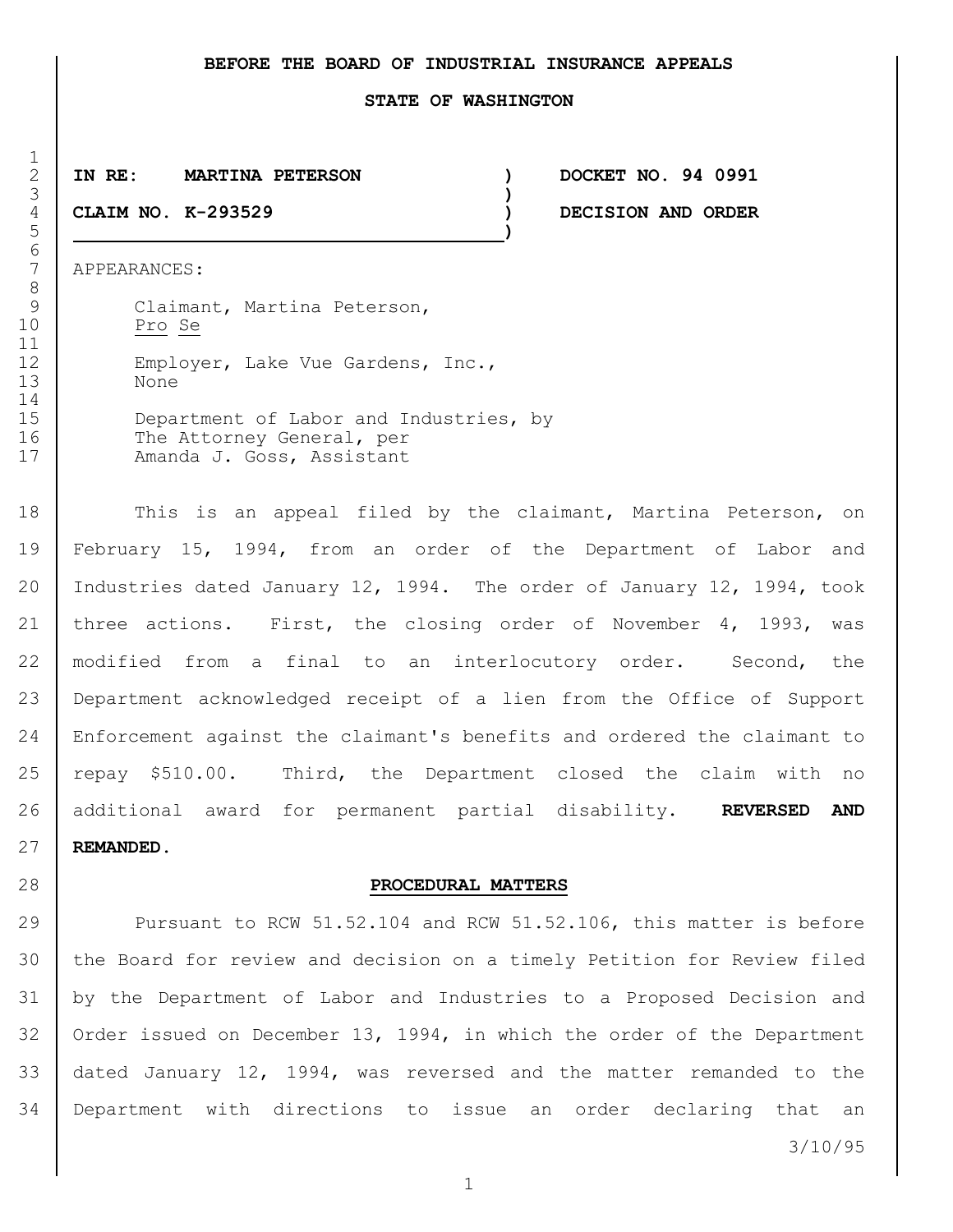overpayment in the amount of \$510.00 had resulted because of an Office 2 of Support Enforcement lien, to be repaid from any future benefits due the claimant on any claim with the State Fund or self-insurer, but not modifying the November 4, 1993 order to an interlocutory order or closing Ms. Peterson's claim with no additional permanent partial disability award.

## **EVIDENTIARY MATTERS**

8 The Board has reviewed the evidentiary rulings in the record of proceedings and finds that no prejudicial error was committed and said 10 | rulings are hereby affirmed.

## **DECISION**

 On August 5, 1986, Martina Peterson experienced an industrial injury while employed by Lake Vue Gardens, Inc. Her claim with the Department of Labor and Industries was allowed and various benefits provided until the claim was closed on February 29, 1988.

 In 1991, Ms. Peterson filed an aggravation application and 17 successfully reopened her claim. She received further treatment and 18 | other benefits until the fall of 1993.

19 On November 4, 1993, the Office of Support Enforcement filed a lien in the amount of \$225.00 with the Department of Labor and Industries against Ms. Peterson's industrial insurance benefits. Upon 22 receiving the lien, the Department issued an order, also dated November 4, 1993, that closed the claim with an award for permanent partial disability equal to Category 2 of permanent lumbosacral impairments. Unfortunately, the Department made a mistake. Instead of deducting 26 | \$225.00 from Ms. Peterson's award, it added that amount. Ms. Peterson,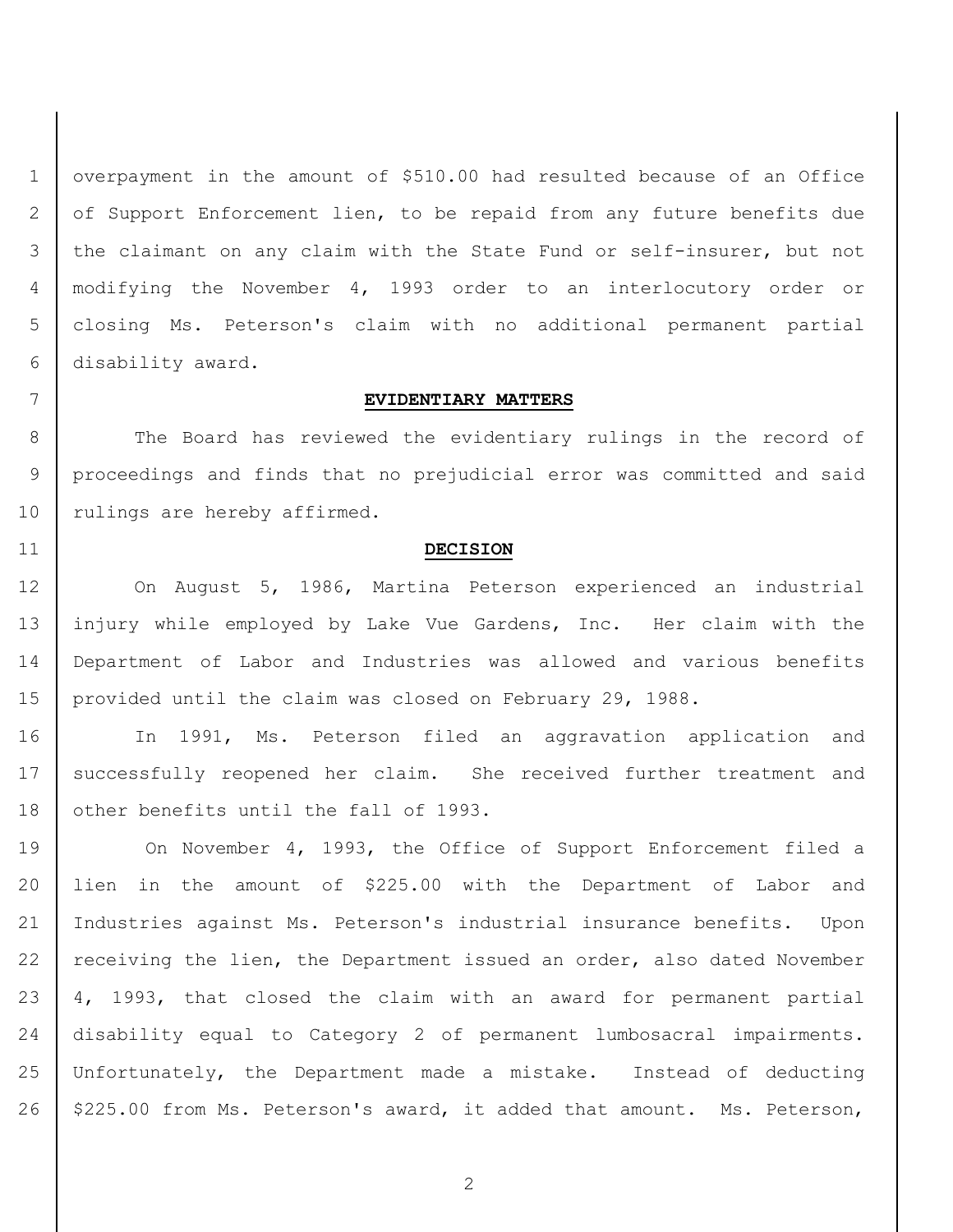1 who was apparently satisfied with the award, filed neither a protest 2 | nor an appeal of the November 4, 1993 order.

3 Although the record was not fully developed, the closing order of 4 November 4, 1993, became final and binding 60 days later, on or about 5 January 4, 1994. Any worker, beneficiary, employer, or other person 6 aggrieved by an order, decision, or award of the Department must, 7 before he or she appeals to the courts, file with the Board and the 8 Director, by mail or personally, within 60 days from the day on which 9 such copy of such order, decision, or award was communicated to such 10 | person, a Notice of Appeal to the Board. RCW 51.52.060. Absent such 11 an appeal, the order becomes final. Turning to the case at hand, the 12 burden would be on the Department of Labor and Industries to establish 13 | that its order of November 4, 1993, did not become final on or about 14 January 4, 1994. However, no such evidence was presented. Evidence 15 that a Department order was mailed to a worker at his or her last known 16 address gives rise to a presumption that the order was received by the 17 | worker in the due course of the mails. In re John Karns, BIIA Dec., 18 05,181 (1956). Even if we were to allow three days mailing time for 19 the November 4, 1993 order to be communicated to the claimant, the 20 order would have become final on or about January 7, 1994.

21 It appears that shortly after the order became final, the 22 Department realized its mistake. On January 12, 1994, the Department 23 issued the order under appeal here wherein it declared that the order 24 of November 4, 1993, was modified from a final to an interlocutory 25 order. At the same time, it ordered Ms. Peterson to repay \$510.00, 26 | \$255.00 for the mistaken overpayment and \$255.00 for the Office of

3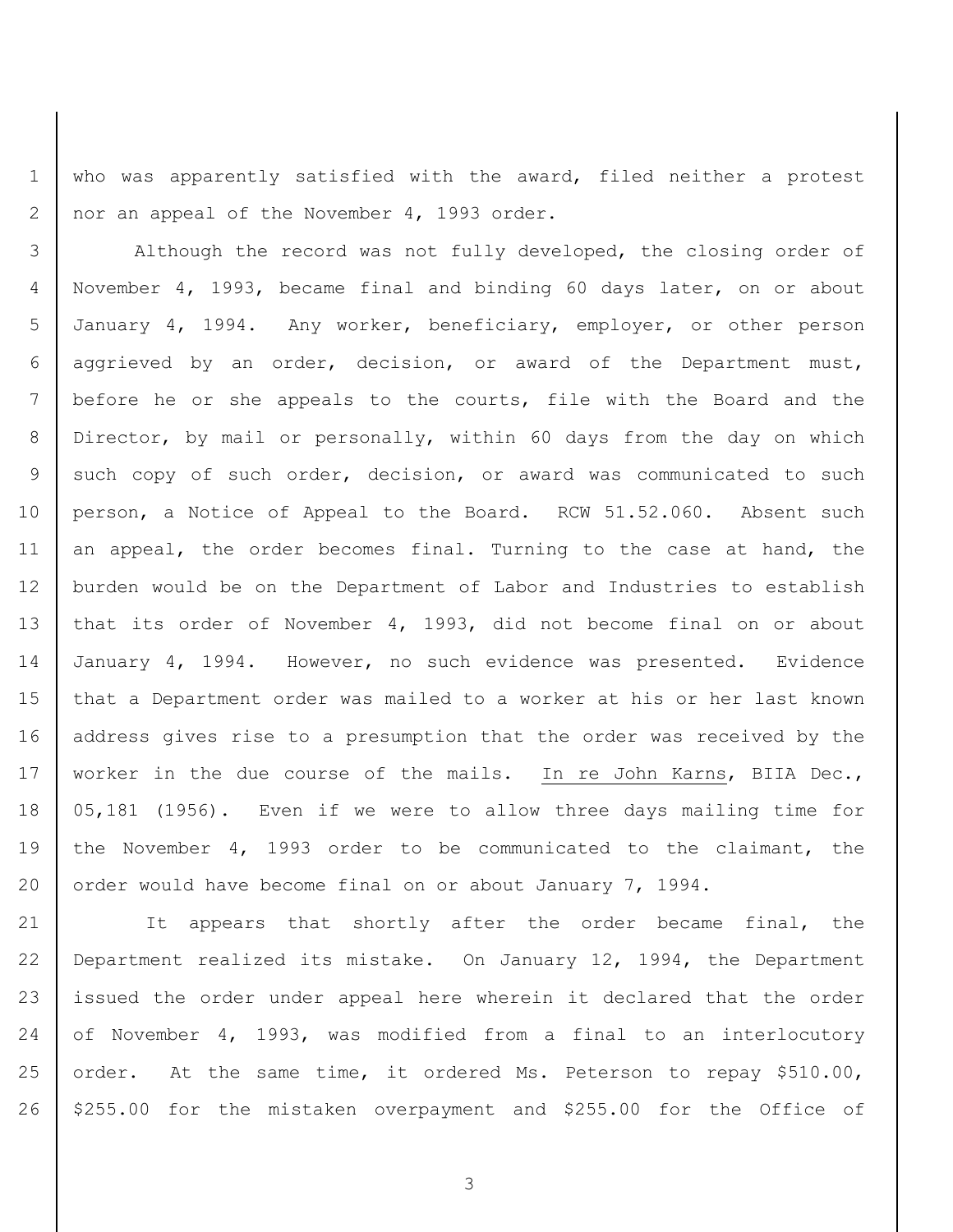Support Enforcement lien.

 Two points need emphasis. First, the Department was without jurisdiction to modify the November 4, 1993 order from final to interlocutory. When the 60-day appeal period expired on or about January 7, 1994, the order became final and binding on all parties, including the Department of Labor and Industries. An order or judgment of the Department resting upon a finding, or findings, of fact becomes 8 a complete and final adjudication, binding upon both the Department and 9 | the claimant. LeBire v. Department of Labor & Indus., 14 Wn.2d 407, 415, 128 P.2d 308 (1942). An unappealed final order from the Department precludes the parties from rearguing the same claim. Marley | v. Department of Labor & Indus.,  $125$  Wn.2d  $533$ ,  $538$ ,  $2d$  (1994). Using the Marley rationale, we conclude that the order of November 4, 1993, that closed the claim with a Category 2 award for permanent low back impairment, became final and could not thereafter be 16 | modified to interlocutory status by the Department.

17 | Second, even though the November 4, 1993 order became final and binding, the Department, nonetheless, retained jurisdiction over the

claim to recover the \$510.00 of overpaid benefits.

 Whenever any payment of benefits under this title is made because of **clerical error**, 22 | mistake of identity, innocent 23 misrepresentation by or on behalf of the recipient thereof mistakenly acted upon, **or any other circumstance of a similar nature**, 26 all not induced by fraud, **the recipient thereof shall repay it** and **recoupment may be made from any future payments** due to the 29 The recipient on any claim with the state fund or 30 self-insurer as the case may be. The department or self-insurer, as the case may be, **must make claim for such repayment or**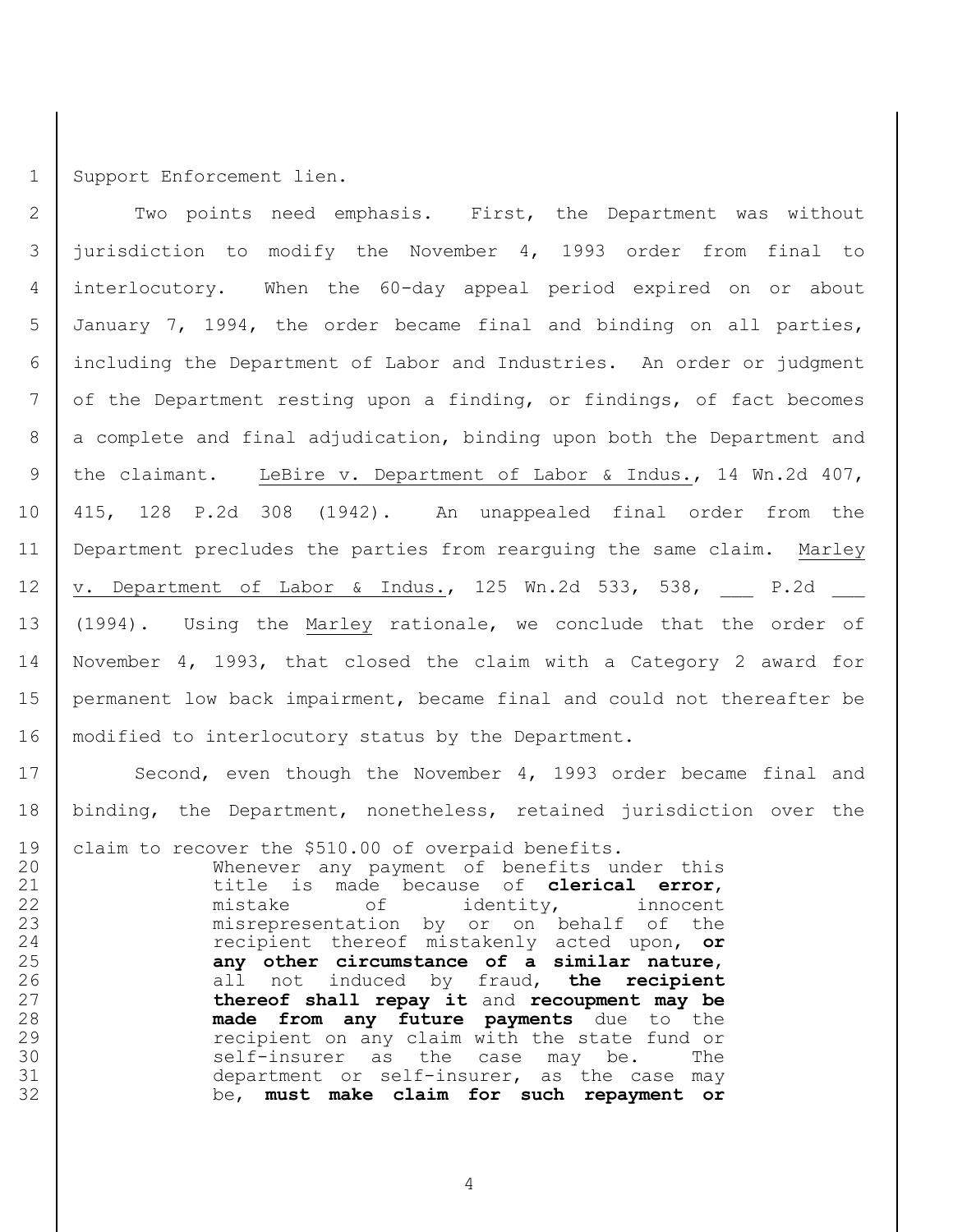**recoupment within one year of the making of**  2 **any such payment** or it will be deemed any<br>3 claim therefor has been waived. The director,<br>4 pursuant to rules adopted in accordance with claim therefor has been waived. The director, 4 pursuant to rules adopted in accordance with<br>5 the procedures provided in the administrative<br>6 procedure act, chapter 34.05 RCW, may exercise the procedures provided in the administrative 6 procedure act, chapter 34.05 RCW, may exercise<br>7 his discretion to waive, in whole or in part, his discretion to waive, in whole or in part, the amount of any such timely claim where the recovery would be against equity and good conscience.

RCW 51.32.240(1). (emphasis added.)

14 It is evident from the record that the Department's order of November 4, 1993, contains an inadvertent clerical error. The Department should have deducted \$255.00 from Ms. Peterson's award, not 17 | added that amount. By virtue of the January 12, 1994 order, the Department made demand for repayment within one year of making the 19 overpayment. We hold that even though a closing order becomes final and binding, the Department, under RCW 51.32.240(1), retains jurisdiction to issue a further order to recover amounts paid due to clerical error, mistake of identity, innocent misrepresentation, or circumstance of a similar nature where demand for repayment is made within one year of the making of the overpayment.

 A final question remains as to whether our industrial appeals judge was correct in ordering the Department to recover the \$510.00 paid Ms. Peterson from any future benefits due her on any claim with 28 the State Fund or self-insurer. We conclude that our industrial appeals judge was incorrect. RCW 51.32.240(1) is reasonably clear. It states that recoupment **may** be made from any future payments due to the recipient. It does not state that recovery **shall** be made from future payments. The word "may" indicates a permissive condition, a grant of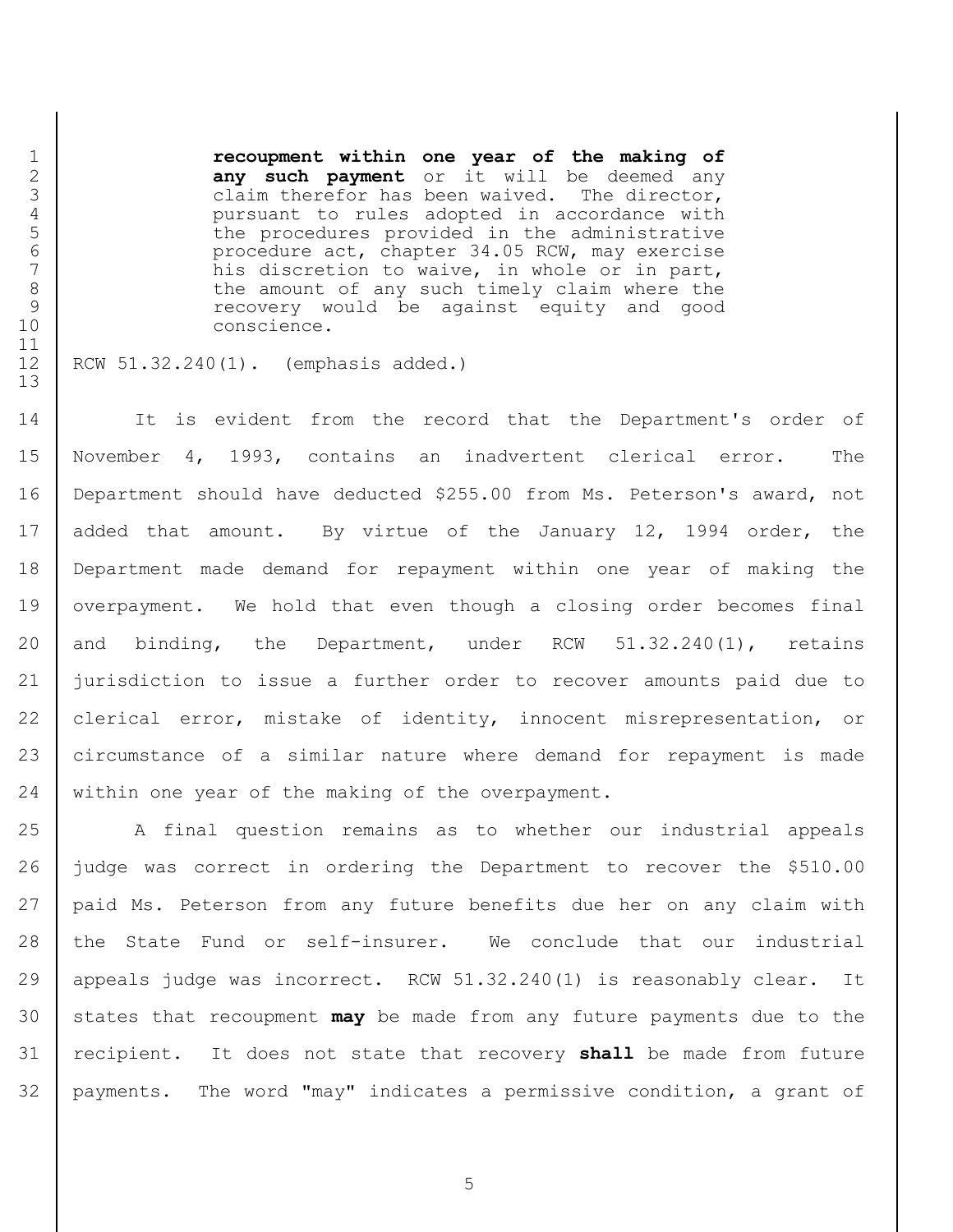power to choose among alternatives. The Legislature intended the words to have different meanings: "may" being discretionary while "shall" being mandatory. State v. Bartholomew, 104 Wn.2d 844, 848, 710 P.2d 4 | 196 (1985). We hold that RCW 51.32.240(1) gives the Department the 5 option to recover amounts paid by clerical error, mistake of identity, innocent misrepresentation, or circumstance of a similar nature from future benefits due the recipient on any claim with the State Fund or 8 self-insurer, but does not mandate such an approach.

9 | After consideration of the Proposed Decision and Order, the 10 Petition for Review filed thereto, and a careful review of the entire 11 | record before us, we make the following:

### 12 **FINDINGS OF FACT**

22

33

13 1. On August 29, 1986, the Department of Labor 14 and Industries received an application for 15 benefits from the claimant, Martina Peterson, 16 alleging that she sustained an injury on 17 | August 5, 1986, while in the course of her 18 employment with Lake Vue Gardens, Inc. The 19 claim was allowed and various benefits 20 | end provided until the claim was closed on 21 February 29, 1988.

 On June 7, 1991, Martina Peterson filed an 24 aggravation application and successfully 25 Teopened her claim. She received further 26 treatment and other benefits until the fall of 1993. On November 4, 1993, the Department issued an order closing the claim with a permanent partial disability award equal to Category 2 of permanent dorso-lumbar and/or lumbosacral impairments. No appeal was taken from that order.

34 On January 12, 1994, the Department issued an 35 order modifying its order of November 4, 1993, 36 from a final to an interlocutory order, and 37 closed the claim without additional award for 38 permanent partial disability. In addition, 39 the Department declared that an overpayment of 40 | S510.00 had resulted because of an Office of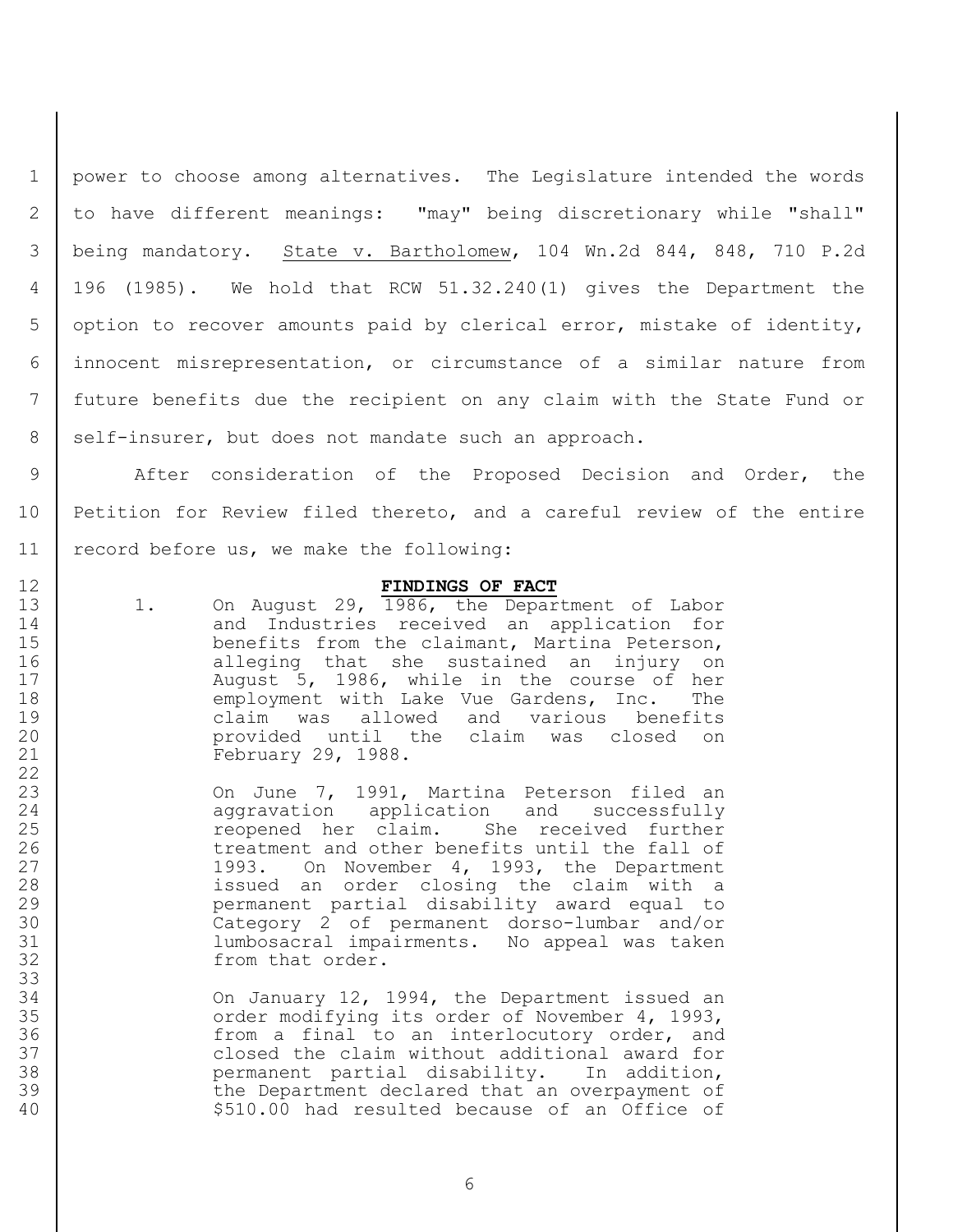1 | Support Enforcement lien.

3 On February 15, 1994, the claimant filed a Notice of Appeal with the Board of Industrial 5 Insurance Appeals. On April 6, 1994, the<br>6 Board issued an order granting the appeal, 6 Board issued an order granting the appeal,<br>7 assigned Docket No. 94 0991 to the appeal, and assigned Docket No. 94 0991 to the appeal, and directed that further proceedings be held on 9 | the issues raised therein.

- 11 | 2. On August 5, 1986, Martina Peterson suffered 12 | an injury while in the course of her 13 employment with Lake Vue Gardens, Inc.
- 15 3. On November 4, 1993, the Office of Support Enforcement entered a lien against Ms. Peterson's industrial insurance benefits in **the amount of \$255.00.**
- 4. On November 4, 1993, the Department of Labor 21 and Industries erroneously added the sum of 22 | S255.00 to Ms. Peterson's permanent partial 23 disability award, resulting in her receipt of 24 the sum of \$3,630.00, rather than the correct 25 Sum of \$3,120.00. Ms. Peterson received 26 | S510.00 more than she would have received had 27 the Department of Labor and Industries 28 | Comproperly deducted the Office of Support Enforcement lien amount.
- 31 | 5. No person aggrieved by the Department's order 32 | cf November 4, 1993, filed an appeal with the Board and/or Director of the Department of Labor and Industries within the 60-day time provision of RCW 51.52.060. The Department did not take action to modify or set aside the November 4, 1993 order within the 60-day appeal period.

#### **CONCLUSIONS OF LAW**

- 42 1. The Board of Industrial Insurance Appeals has jurisdiction over the parties and the subject matter to this appeal.
- 2. Under the provisions of RCW 51.32.240, Ms. Peterson shall reimburse the Department of Labor and Industries the amount of \$510.00 received because of clerical error made by the Department of Labor and Industries in paying Ms. Peterson's permanent partial disability award.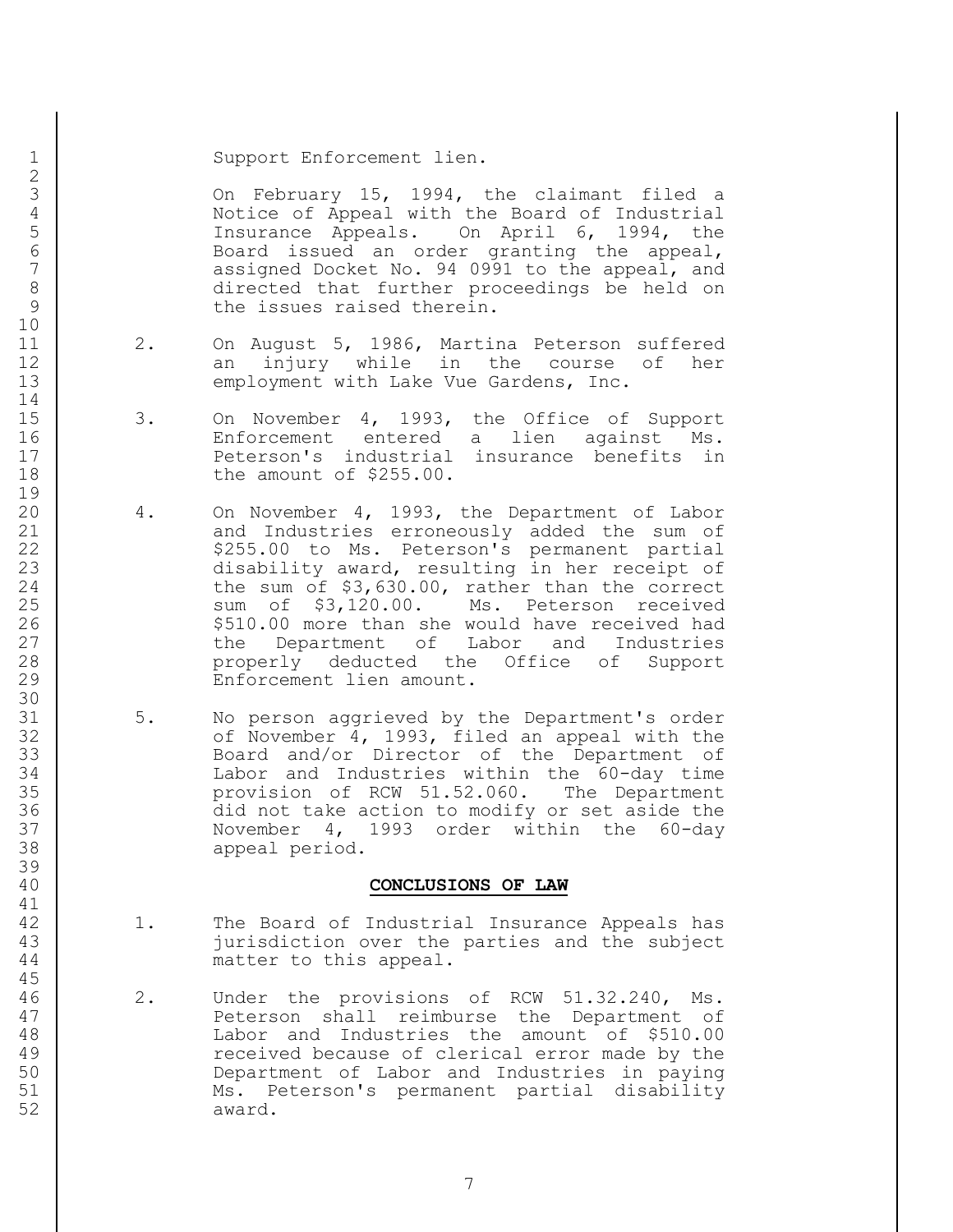- 3. The Department order of November 4, 1993, which closed the claim with an award for a permanent partial disability equal to Category 5 2 of permanent dorso-lumbar and/or lumbosacral impairments, became final and binding on all parties inasmuch as no timely appeal or protest was filed to said order. That portion of the Department order dated January 12, 1994, which attempted to modify the November 4, 1993 order from a final to an interlocutory order, is void.
- 14 4. The order of the Department of Labor and Industries dated January 12, 1994, which modified its order dated November 4, 1993, from a final to an interlocutory order, closed the claim with no additional permanent partial disability award, and which declared that an overpayment of \$510.00 had occurred because of an Office of Support Enforcement lien, is incorrect, and is reversed, and this matter is remanded to the Department of Labor and Industries with directions to issue an order declaring that Ms. Peterson received an overpayment of benefits in the amount of  $$510.00$ , as a result of a lien from the Office of Support Enforcement; that the Department shall thereafter take such other and further action as may be appropriate in recovering the \$510.00.
- It is so ORDERED.

Dated this 10th day of March, 1995.

38 INDUSTRIAL INSURANCE APPEALS

| 41         |   | $\sim$                      |             |
|------------|---|-----------------------------|-------------|
| 42         | _ |                             |             |
| 43         |   | , FREDERICK FELLER<br>$S$ . | Chairperson |
| 44         |   |                             |             |
| $\sim$ $-$ |   |                             |             |

FRANK E. FENNERTY, JR. Member

 $/s/$ 

 $\sqrt{s/2}$ 

| Ι<br>40<br>$\mathbf 1$<br>4<br>$\overline{4}$<br>3 | $^{2}$<br>3456789012345678901234567890123456789<br>$\mathbf{1}$ |  |
|----------------------------------------------------|-----------------------------------------------------------------|--|
|                                                    |                                                                 |  |
|                                                    | 4444444<br>567<br>8<br>$\circ$<br>50<br>51<br>52                |  |

1

37 BOARD OF